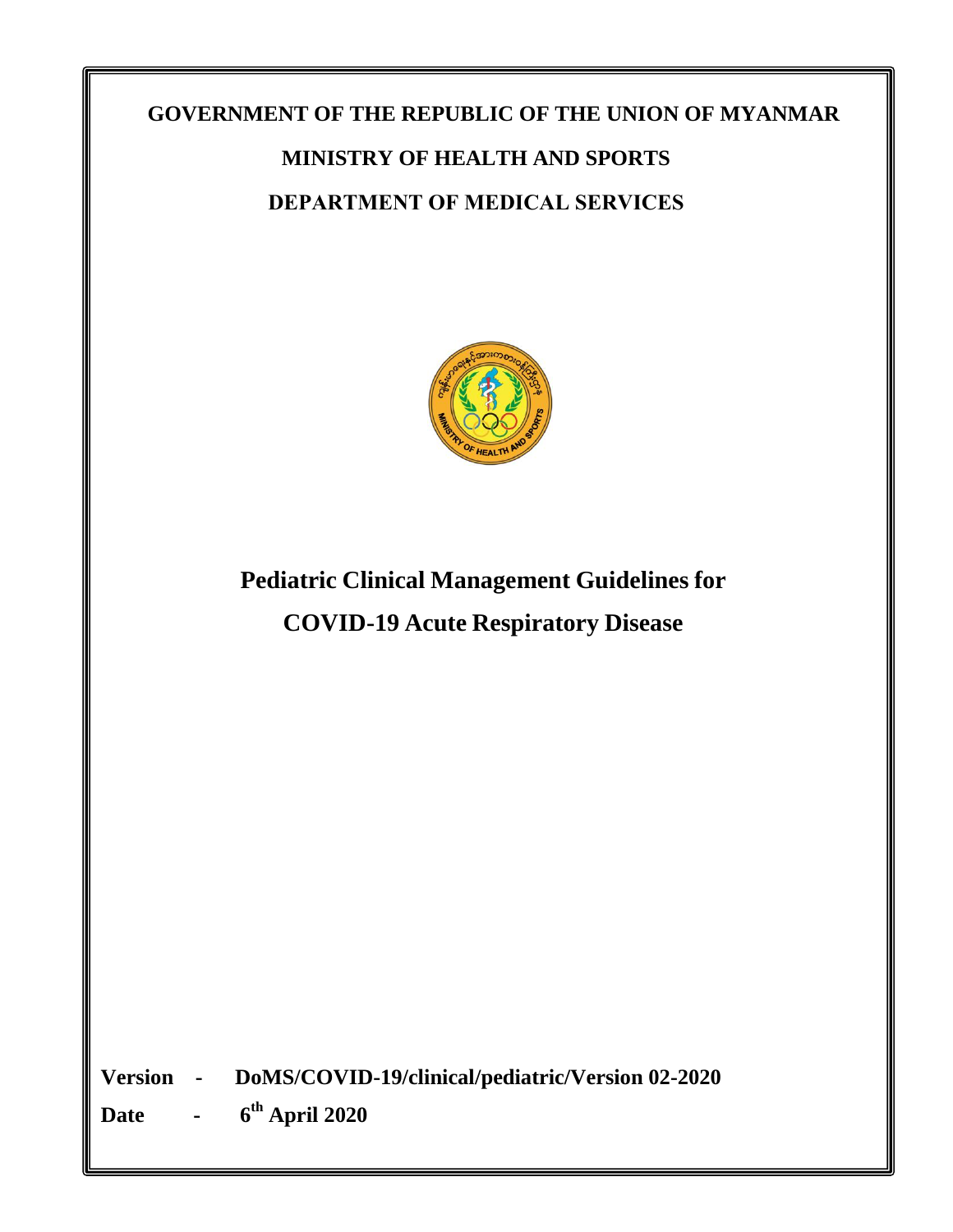# **Pediatric Clinical Management Guidelines for COVID-19 Acute Respiratory Disease**

# **Clinical syndromes associated with COVID-19**

| Uncomplicated<br>illness | $\triangleright$ Present with non-specific symptoms of upper respiratory<br>tract viral infection, such as, fever, cough, sore throat,<br>nasal congestion, with/without malaise, headache, muscle<br>pain or malaise |
|--------------------------|-----------------------------------------------------------------------------------------------------------------------------------------------------------------------------------------------------------------------|
|                          | $\triangleright$ No signs of dehydration, sepsis or shortness of breath                                                                                                                                               |
|                          | $\triangleright$ The immunosuppressed may present with atypical symptoms                                                                                                                                              |
| Mild pneumonia           | $\triangleright$ Cough or difficult breathing AND                                                                                                                                                                     |
|                          | $\triangleright$ Fast breathing: fast breathing (in breaths/min):                                                                                                                                                     |
|                          | <2 months, $\geq 60$ ; 2-11 months, $\geq 50$ ; 1-5 years, $\geq 40$                                                                                                                                                  |
|                          | $>$ No signs of severe pneumonia                                                                                                                                                                                      |
| Severe pneumonia         | Cough or difficult breathing, PLUS at least one of the following:<br>$\blacktriangleright$<br>central cyanosis or SpO2 <90%;                                                                                          |
|                          | severe respiratory distress (e.g. grunting, very<br>$\bullet$                                                                                                                                                         |
|                          | severe chest indrawing);                                                                                                                                                                                              |
|                          | signs of pneumonia with general danger signs: inability to<br>$\bullet$                                                                                                                                               |
|                          | breastfeed or drink, lethargy or unconsciousness, or<br>convulsions                                                                                                                                                   |
|                          | $\triangleright$ Other signs of pneumonia may be present: chest indrawing, fast<br>breathing                                                                                                                          |
|                          | (in breaths/min): <2 months, $\geq 60$ ; 2-11 months, $\geq 50$ ; 1-5 years,<br>>40                                                                                                                                   |
|                          | $\triangleright$ The diagnosis is clinical, but chest imaging can exclude<br>complications                                                                                                                            |
|                          |                                                                                                                                                                                                                       |
| <b>Acute Respiratory</b> | $\triangleright$ Onset: new or worsening respiratory symptoms within one                                                                                                                                              |
| <b>Distress Syndrome</b> | week of known clinical insult                                                                                                                                                                                         |
|                          | $\triangleright$ Chest imaging (radiograph, CT scan, or lung ultrasound): bilateral<br>opacities, not fully explained by effusions, lobar or lung                                                                     |
|                          | collapse, or nodules                                                                                                                                                                                                  |
|                          | $\triangleright$ Origin of oedema: respiratory failure, not fully explained by<br>cardiac                                                                                                                             |
|                          |                                                                                                                                                                                                                       |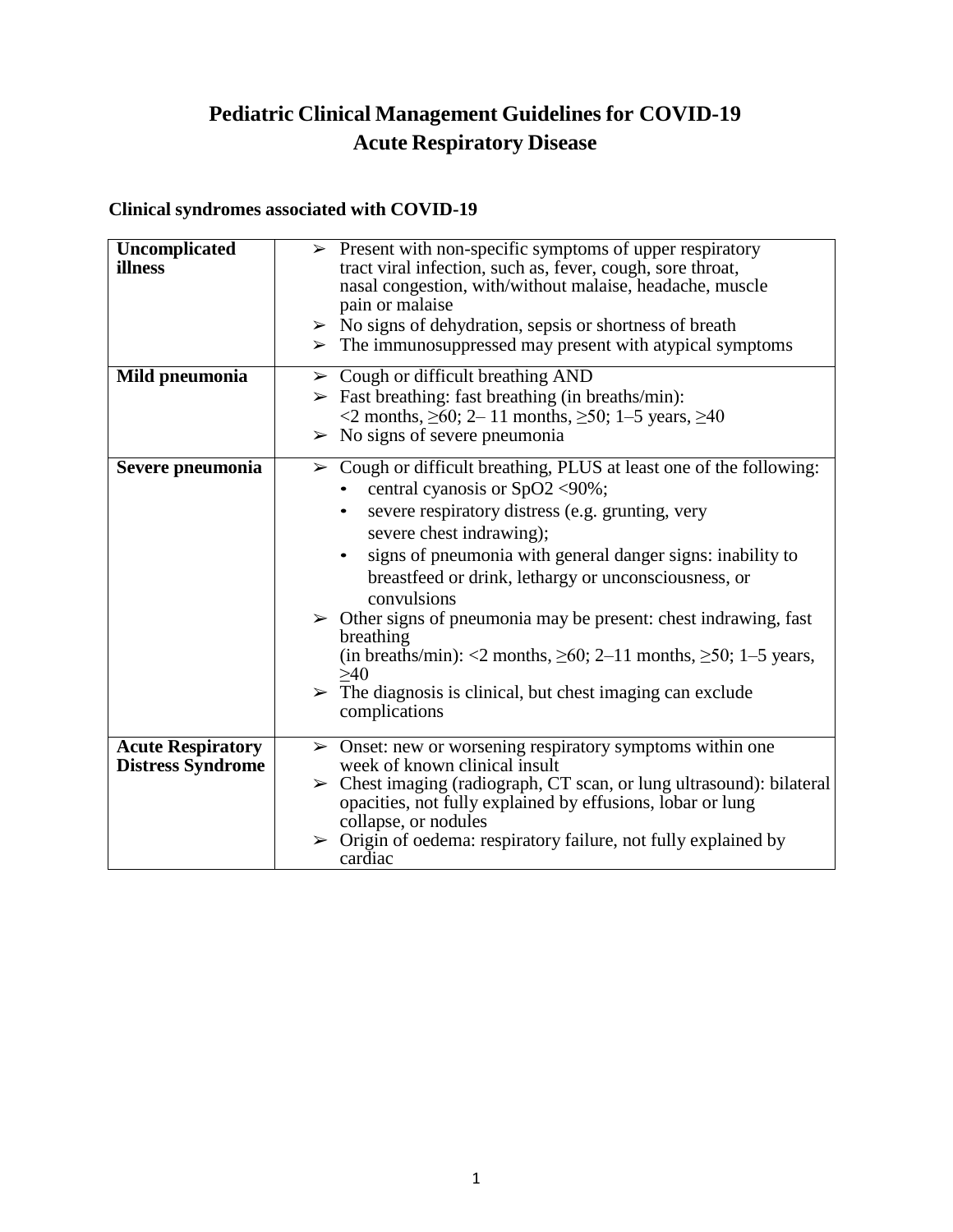| <b>Sepsis</b>       | Suspected or proven infection and $\geq$ 2 SIRS criteria                        |  |  |
|---------------------|---------------------------------------------------------------------------------|--|--|
|                     | Core Temperature - $> 38.5$ °C or <36°C (Rectal, Bladder,<br>$\circ$            |  |  |
|                     | Oral, or Central catheter)                                                      |  |  |
|                     | Tachycardia – mean heart rate > 2SD above normal<br>$\circ$                     |  |  |
|                     | range for age in absence of external stimuli, chronic                           |  |  |
|                     | drugs or painful stimuli; OR unexplained persistent                             |  |  |
|                     | elevation over 0.5-4 hour; OR persistent bradycardia over                       |  |  |
|                     | 0.5 hour in children $\langle$ 1 year old                                       |  |  |
|                     | Respiratory rate $>2$ SD above normal range for age or<br>$\circ$               |  |  |
|                     | acute need for mechanical ventilation not related to                            |  |  |
|                     | neuromuscular disease or general anesthesia                                     |  |  |
|                     | Leukocyte count – elevated or depressed for age (not<br>$\circ$                 |  |  |
|                     | secondary to chemotherapy) or $>10\%$ immature                                  |  |  |
|                     | neutrophils.                                                                    |  |  |
| <b>Septic shock</b> | $\triangleright$ Hypotension (SBP <5th centile or >2 SD below normal for age)   |  |  |
|                     | OR.                                                                             |  |  |
|                     | $\triangleright$ At least 2 of the following: altered mental state; tachycardia |  |  |
|                     | or bradycardia (HR $\leq$ 90 bpm or $>$ 160 bpm in infants and HR               |  |  |
|                     | $<$ 70 bpm or                                                                   |  |  |
|                     | $>150$ bpm in children); prolonged capillary refill ( $>2$ sec) or              |  |  |
|                     | warm vasodilation with bounding pulses; tachypnea; mottled                      |  |  |
|                     | skin or petechial or                                                            |  |  |
|                     | purpuric rash; increased lactate; oliguria; hyperthermia or                     |  |  |
|                     | hypothermia.                                                                    |  |  |
|                     |                                                                                 |  |  |

# **A. Initial assessment and resuscitation**

- Immediate implementation of Infection Prevention and Control (IPC) measures (should start at the point of entry to hospitals) : *Refer to DoMS Clinical Management Guidelines*
- Assess A,B,C.
- Give high flow oxygen and consider intubation and ventilation if respiratory compromise [Nasal CPAP where ventilator is not available].
- Obtain IV access or Intraosseous.
- Take blood for finger prick glucose, FBC, CRP, U&E, Creatinine, blood culture, blood group and matching, LFT with enzymes, coagulation profile, ABG, ECG, CXR (PA).
- Use conservative fluid management in patients with SARI when there is no evidence of shock.
- If in shock, give 20 ml/kg of crystalloid or colloid solution as a rapid bolus and up to 40-60 ml/kg in the first hour.
- Monitor vital signs after giving each 20ml/kg of IV fluid.
- Therapeutic goal is to have capillary refill less than 2 seconds, normal pulses with no differential between central and peripheral pulses, warm extremities, urine output more than 1 ml/kg /hr, normal mental status, and normal blood pressure for age.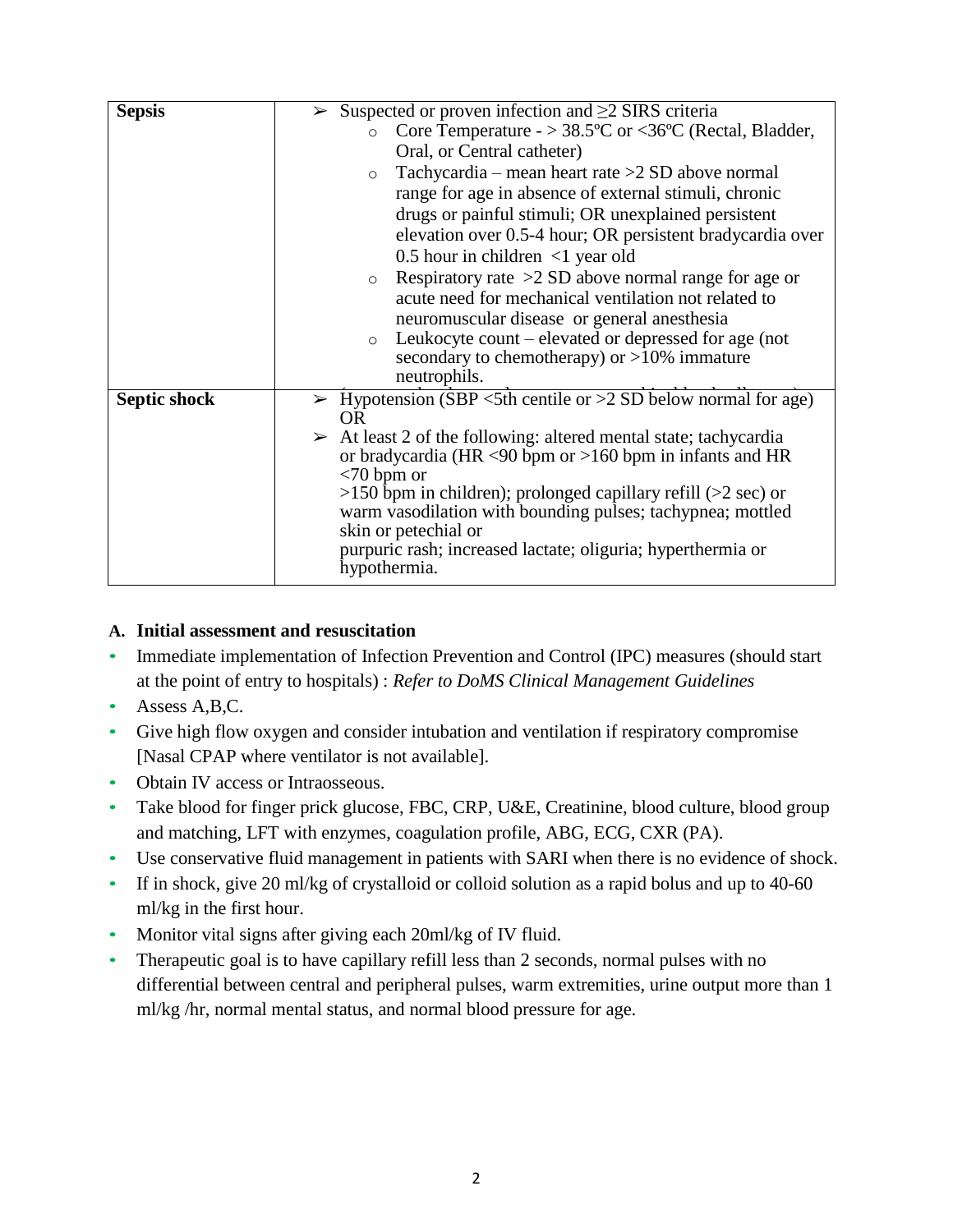#### **B. Management of septic shock**

- Consider septic shock if no improvement after 40ml/kg of fluid resuscitation or if consistent with definition of septic shock
- Give IV antibiotics once septic shock is considered.
- **Uses of Inotrope**
	- o To consider if shock is not revived after giving 40 ml/kg of IV bolus of crystalloid solution
	- o Consider to start noradrenalin if available
	- $\circ$  If noradrenalin is not available, start with dopamine IV infusion from 5-10 ug/kg/ min and monitor vital signs and increase the dose gradually after 15-30 minute to maximum 20ug/kg/min.
	- $\circ$  Consider to give adrenaline infusion if shock is not revived by giving dopamine infusion.
	- o Titrate epinephrine infusion according to following table.

#### **Vasoactive pharmacologic agents commonly used in the management of pediatric shock**

| Agent          | Dose range     | <b>Comments</b>                                                                |
|----------------|----------------|--------------------------------------------------------------------------------|
| Dopamine       | $5 - 10$       | Inotropic (β1 agonist) effects predominates; increases cardiac                 |
|                | $\mu$ g/kg/min | contractility , heart rate and blood pressure.                                 |
|                | $10 - 20$      | Vasopressor $(a1$ agonist) effects predominate; increases peripheral           |
|                | $\mu$ g/kg/min | vascular resistance and blood pressure.                                        |
| Dobutamine     | $5-10$         | Inotropic effects $(\beta 1$ agonist) predominate; increases contractility and |
|                | $\mu$ g/kg/min | reduces afterload.                                                             |
| Epinephrine    | $0.03 - 0.1$   | Inotropic effects ( $\beta$ 1 and $\beta$ 2 agonist) predominate; increases    |
|                | $\mu$ g/kg/min | contractility and heart rate; may reduce afterload to a slight extent via      |
|                |                | $\beta$ 2 effect.                                                              |
|                | $0.1 - 1$      | Vasopressor effects ( $\alpha$ 1 agonist) predominate; increases peripheral    |
|                | $\mu$ g/kg/min | vascular resistance and blood pressure.                                        |
| Norepinephrine | $0.1 - 1$      | Potent vasopressor ( $\alpha$ 1 and $\beta$ 1 agonist); increases heart rate,  |
|                | $\mu$ g/kg/min | contractility and peripheral vascular resistance.                              |

- Give IV hydrocortisone if shock is poorly responsive to adequate fluid resuscitation and vasopressor and at risk of absolute adrenal insufficiency [e.g. Congenital adrenal insufficiency , nephrotic syndrome and chronic asthma].
- Ongoing fluid therapy should include maintenance, deficit [10% deficit] plus fluid according to modifying factors such as body temperature, SIADH and renal insufficiency.

# **C. Supportive management including oxygen therapy**

- Give paracetamol for high temperature
- Adequate nutrition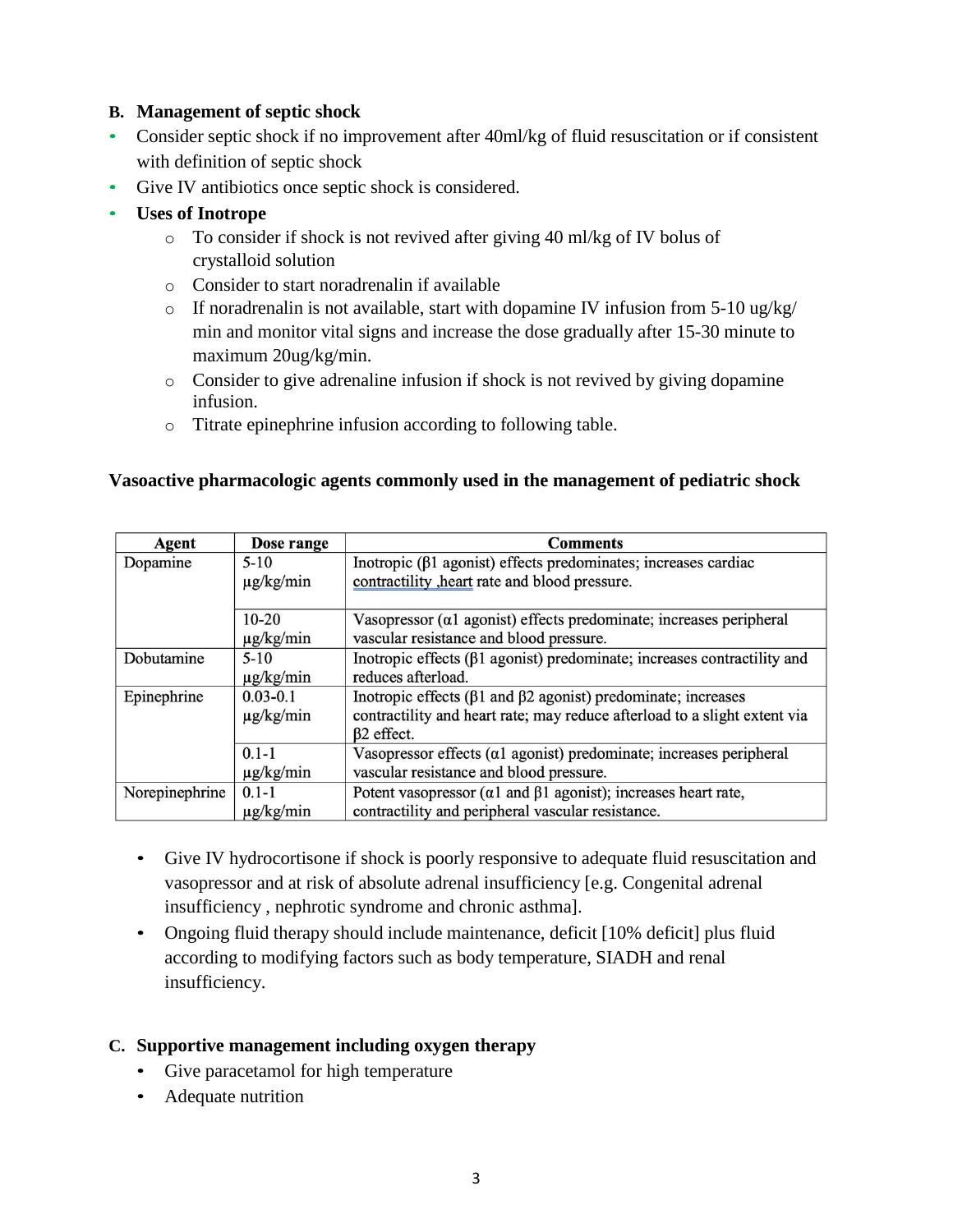- Oxygen therapy Start oxygen if
	- o SpO2 <92% (haemodynamically stable patient)
	- o Patient is haemodynamically unstable
- Management of hypoxemic respiratory failure and ARDS (For ICU Setting) : *Refer to DoMS Clinical Management Guidelines*

#### How to deliver invasive oxygen



- Blood products administration
	- $\circ$  Haemoglobin >10g/dl is targeted.
	- o Administer platelets when:
		- $\geq$  Counts <5000/mm3 (5x109/L) regardless of bleeding
		- $\geq$  Counts 5000 to 30000/mm3 (5-30x109/L) and there is significant bleeding risk
	- $\circ$  High platelet counts ( $\ge$ =50,000mm3(50x109/L) are required for surgery or invasive procedures
	- o Do not use fresh frozen plasma to correct laboratory clotting abnormalities unless there is bleeding or planned invasive procedures

# **D. Antibiotic therapy**

- No antibiotics for uncomplicated illness
- **For mild pneumonia**
	- o PO Co-amoxiclauv 30mg/kg/dose 3 times per day for 5-7days **PLUS**
	- o PO Azithromycin 10mg/kg/dose OD for 5 days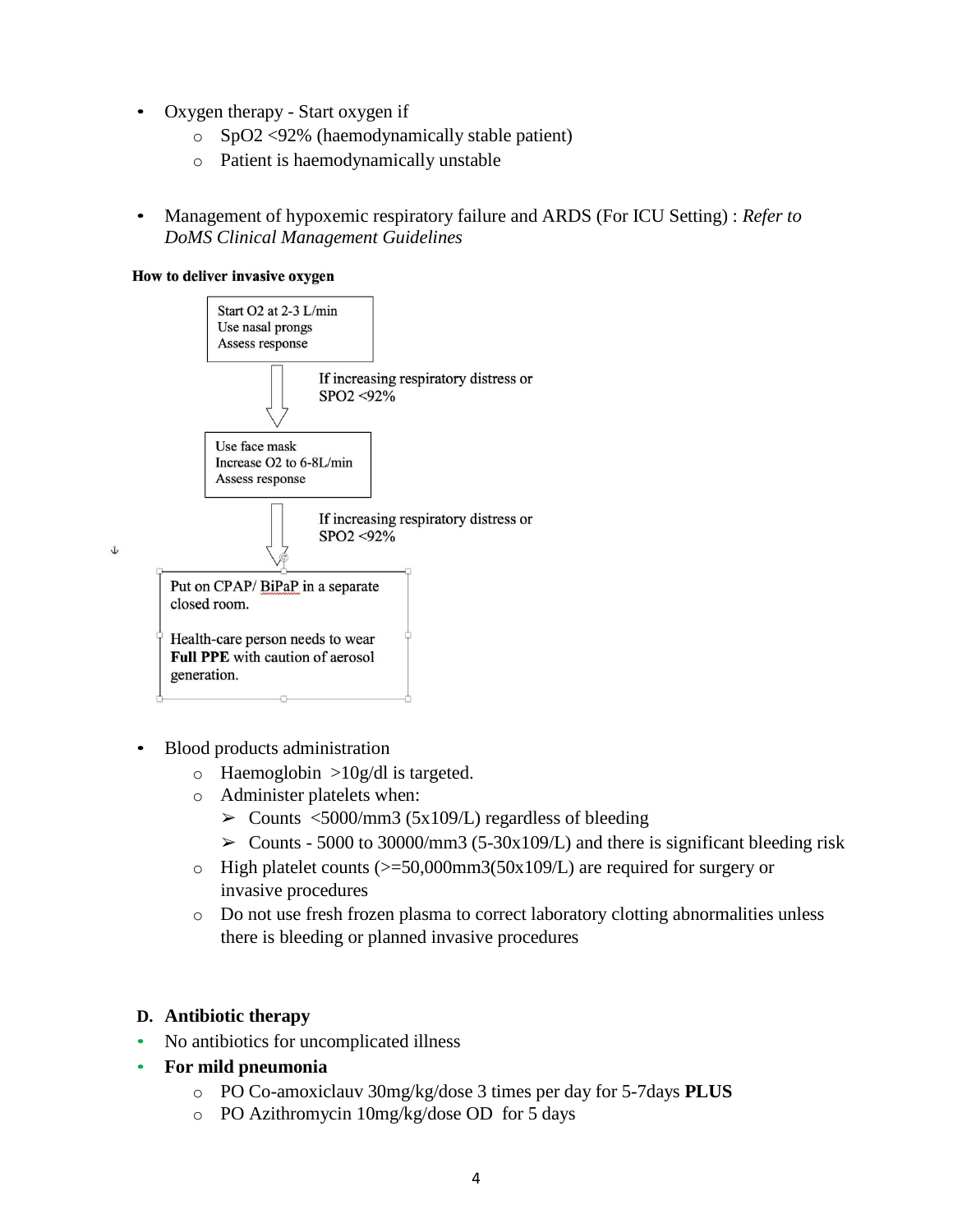#### • **For severe pneumonia and ARDS**

- o Injection Ceftriazone 50mg/kg OD IV/IM for 7 days **PLUS**
- o Injection Azithromycin 10mg/kg OD for 7 days

#### **E. Specific treatment for covid-19 disease**

There is **no current evidence** from RCTs to recommend **any specific treatment for COVID-19** disease for patients with suspected or confirmed infection.

Following drugs may be helpful:

- **Antiviral- Oseltamivir (consider antiviral when influenza infection cannot be excluded)** Child 1-3 months- 2.5 mg/kg/dose PO BD for 5 days Child >3months to 1 year- 3mg/kg/dose PO BD for 5 days Child >1 year -12 year Body weight  $<$ 15 kg – 30mg PO BD for 5 days Body weight  $>15$  kg – 45 mg PO BD for 5 days
- **Chloroquine/ Hydroxychloroquine** after excluding G6PD deficiency and no contraindication *This option is needed to consult with central level clinical management committee of pediatrics before starting treatment.* 6.5 mg/kg/dose PO BD for  $1<sup>st</sup>$  day followed by 3.25 mg/kg/dose PO BD for 4 days

# *Contra-indications to CQ/HCQ*

- o Long QTc
- o Drug interaction
- o Myasthenia gravis
- o Retinal pathology
- o Epilepsy
- Ascorbic acid

IV ascorbic acid of 100 mg 12 hourly

# **F. Monitoring for in-patients**

• Monitor temperature, RR, HR, GCS, chest indrawing and use of accessory muscle of respiration, SpO2 and urine output 4 hourly especially if symptomatic